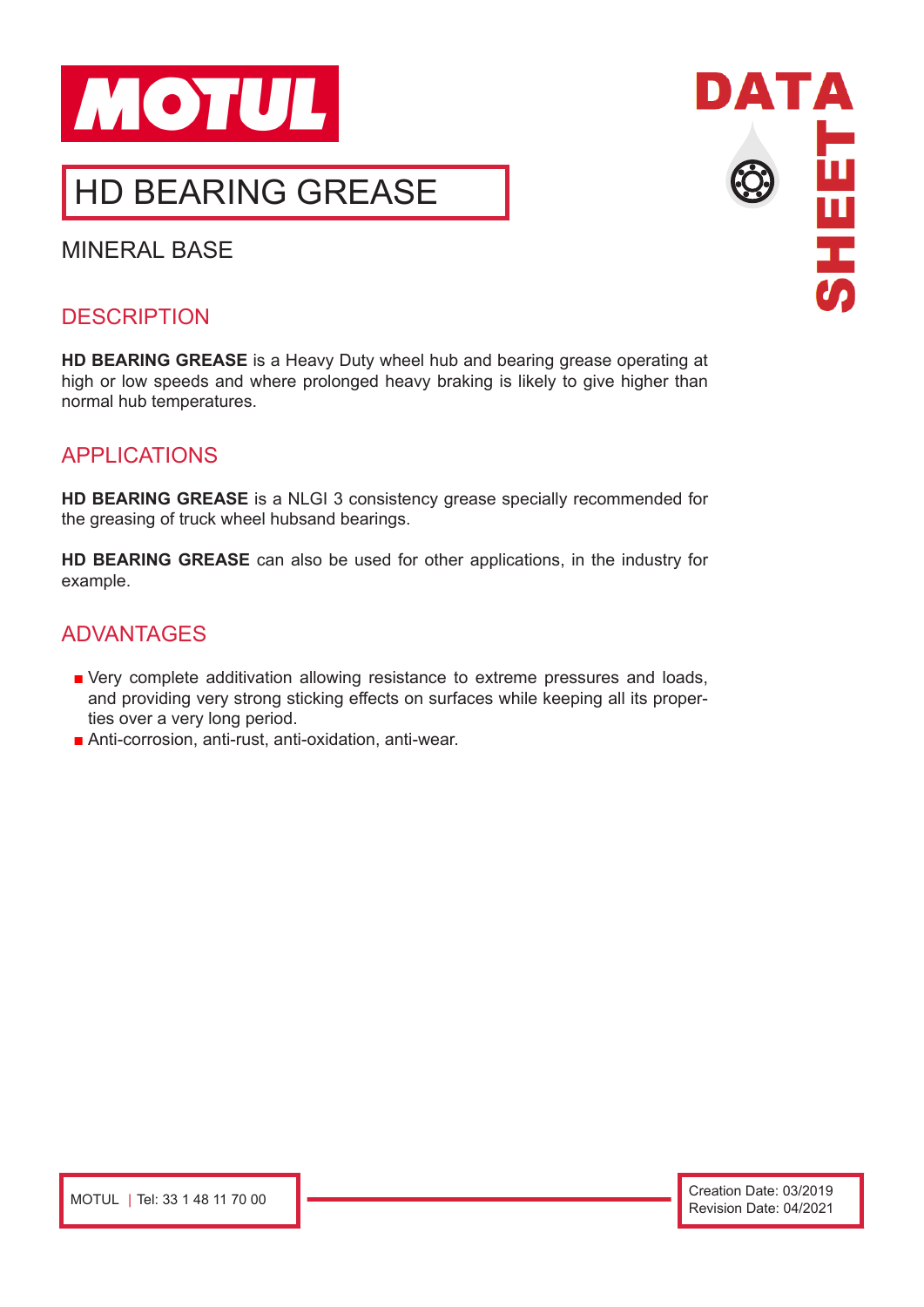

# TECHNICAL CHARACTERISTICS

| <b>CHARACTERISTICS</b>        | <b>METHOD</b>     | <b>HD BEARING GREASE</b> |
|-------------------------------|-------------------|--------------------------|
| Color                         | Visual            | Light brown              |
| Consistency grade             | <b>DIN 51818</b>  | <b>NLGI3</b>             |
| Soap                          |                   | Lithium                  |
| Base oil viscosity at 40°C    | <b>DIN 51562</b>  | 150.0 mm $^{2}/s$        |
| Base oil viscosity at 100°C   | <b>DIN 51562</b>  | $65.0$ mm $2/s$          |
| Penetrability - 60 cycles     | ASTM D217         | 220/250x10-1 mm          |
| TIMKEN Test - Load            | <b>ASTM D2509</b> | 222.5 N                  |
| <b>Anti-corrosion EMCOR</b>   | IP 220/85         | 0/0                      |
| <b>Copper Strip Corrosion</b> | ASTM D4048        | 1/120                    |
| FAG FE-9 Test                 |                   |                          |
| <b>NLGI Grade</b>             | <b>DIN 51818</b>  | <b>NLGI3</b>             |
| Penetration 60 strokes        | ASTM D217         | 220 / 250 x 10-1 mm      |
| VKA welding load              | <b>DIN 51350</b>  | 4,000.0 N                |
| Water washout                 | DIN 51807 T1      | 1/90                     |

DATA **SHEET** 

Grease formulated with mineral base oil stocks, with lithium soap and with Extreme-Pressure, anti-wear & anti-oxidation additivation.

#### STANDARDS / APPROVALS / PERFORMANCE LEVEL

#### **HD BEARING GREASE** meets the following standards:

■ DIN - 51502 : KP 3 K-20